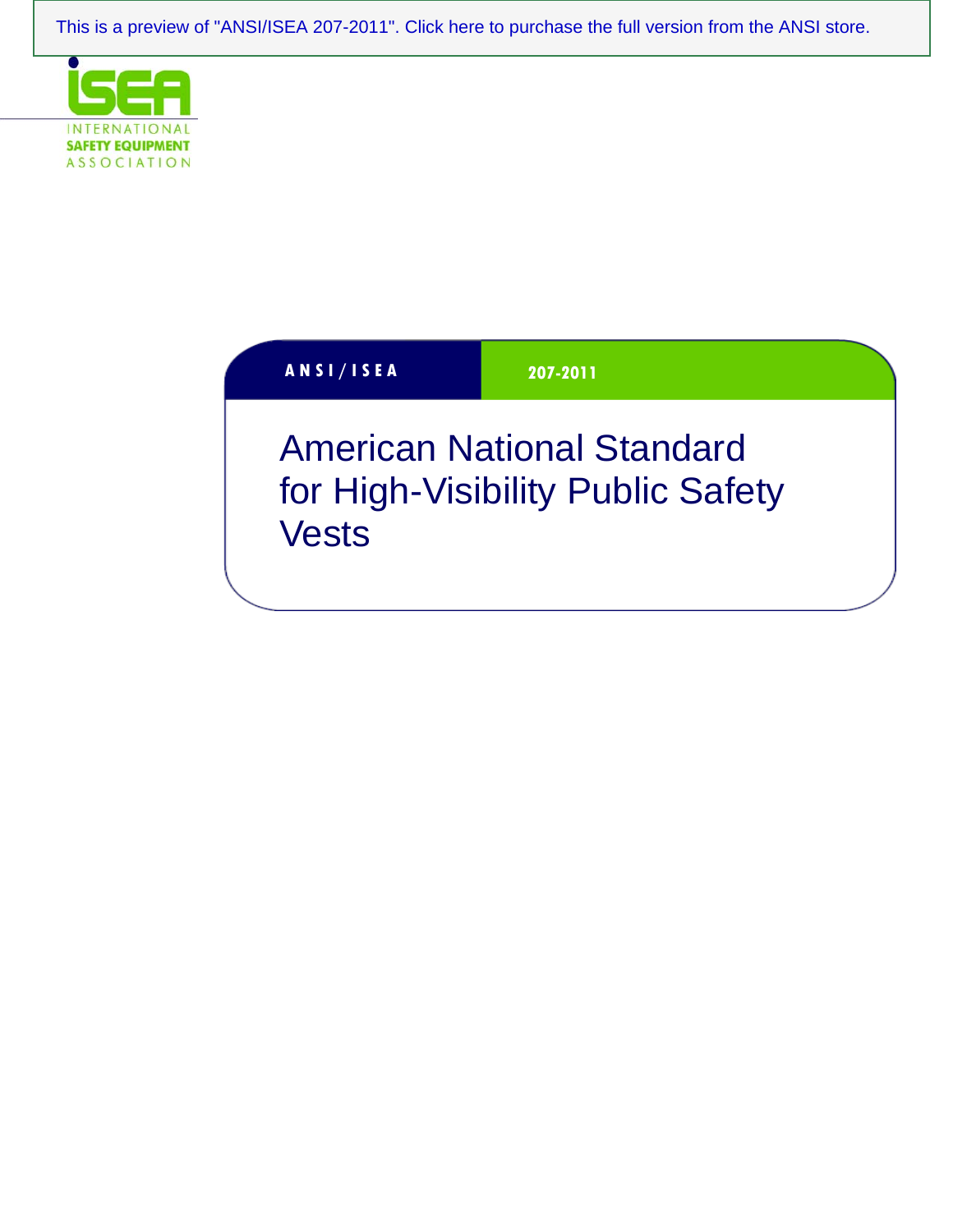[This is a preview of "ANSI/ISEA 207-2011". Click here to purchase the full version from the ANSI store.](https://webstore.ansi.org/Standards/ISEA/ANSIISEA2072011?source=preview)

**ANSI/ISEA 207-2011 Revision of ANSI/ISEA 207-2006** 

# **American National Standard for High-Visibility Public Safety Vests**

**Secretariat International Safety Equipment Association** 

Approved October 17, 2011 **American National Standards Institute, Inc.**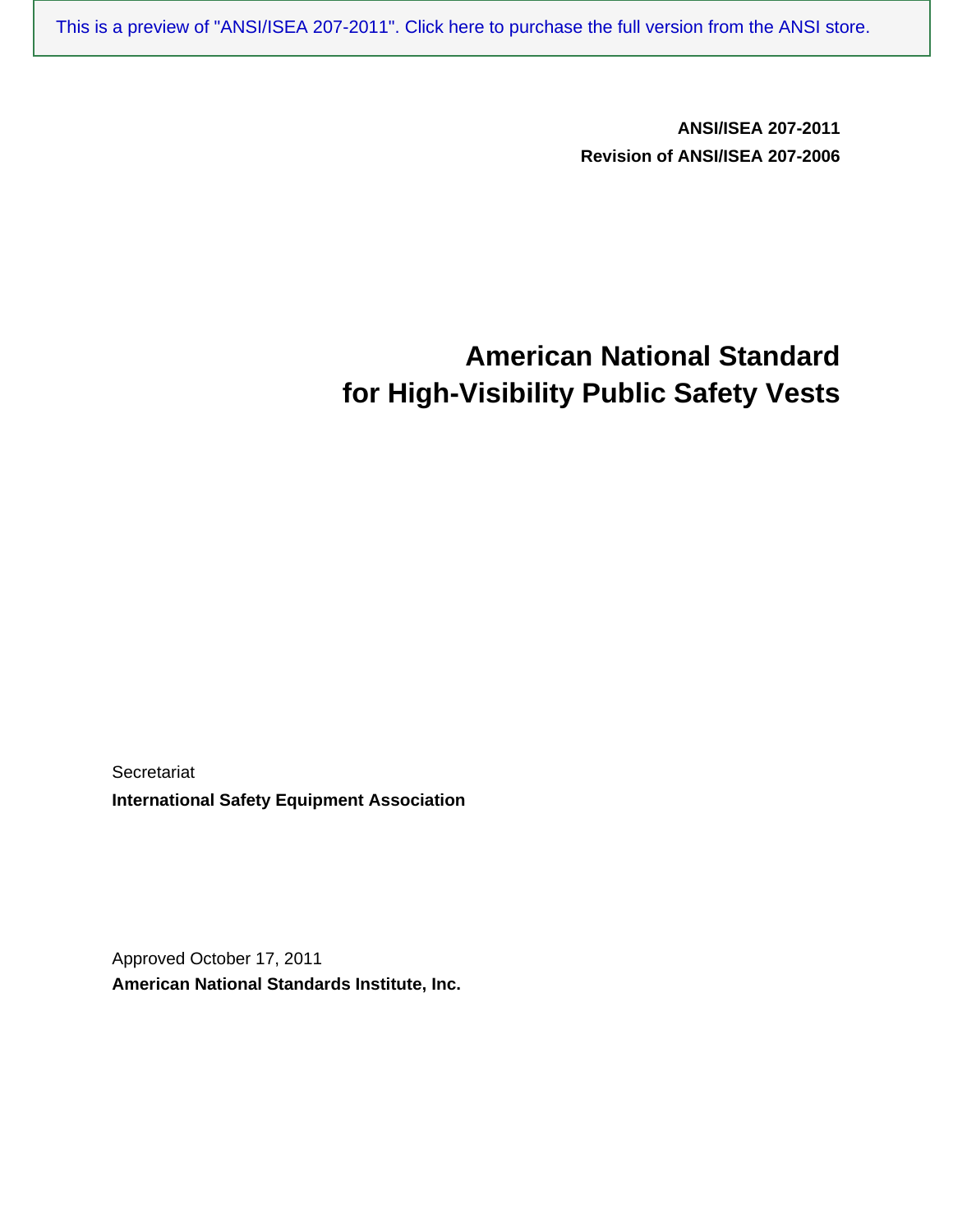An American National Standard implies a consensus of those substantially concerned with its scope and provisions. An American National Standard is intended as a guide to aid the manufacturer, the consumer, and the general public. The existence of an American National Standard does not in any respect preclude anyone, whether they have approved the standard or not, from manufacturing, marketing, purchasing, or using products, processes, or procedures not conforming to the standard. American National Standards are subject to periodic review and users are cautioned to obtain the latest editions.

The American National Standards Institute does not develop standards and will in no circumstances give an interpretation of any American National Standard. Moreover, no persons shall have the right or authority to issue an interpretation of an American National Standard in the name of the American National Standards Institute.

CAUTION NOTICE: This American National Standard may be revised or withdrawn at any time. The procedures of the American National Standards Institute require that action be taken to reaffirm, revise, or withdraw this standard no later than five years from the date of publication. Purchasers of American National Standards may receive current information on all standards by calling or writing the American National Standards Institute.

Published by

**American National Standard** 

> **International Safety Equipment Association (ISEA) 1901 North Moore Street, Suite 808, Arlington, Virginia 22209**

Copyright 2011 by ISEA

All rights reserved.

No part of this publication may be reproduced in any form, in an electronic retrieval system or otherwise, without the prior written permission of the publisher.

Printed in the United States of America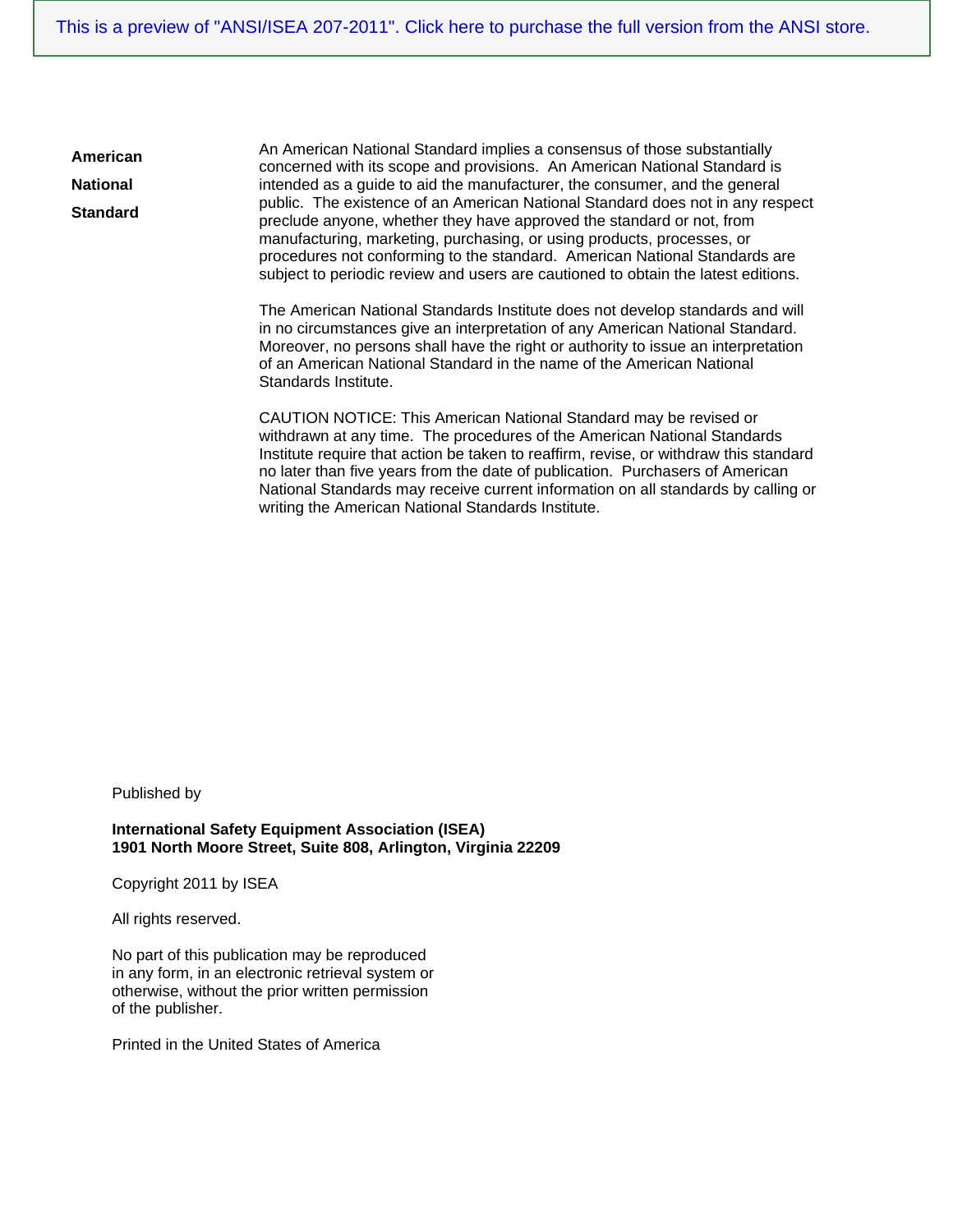**Foreword** (This Foreword is not part of American National Standard ANSI/ISEA 207 -2011)

ANSI/ISEA 207-2011 represents the second iteration of the consensus industry standard on high-visibility public safety vests. The document was first published in 2006 and developed with the understanding that competing hazards exist for public safety employees who also need to be seen by vehicle operators. The need for such a document to address visibility as a hazard was identified by the National Traffic Incident Management Coalition (NTIMC), whose members represent the public safety industry and with whom ISEA worked closely to ensure that features important to the public safety sector are established.

The 2009 revision to the Manual on Uniform Traffic Control Devices (MUTCD) mandated that workers in any roadway right-of-way wear high-visibility apparel, and allowed emergency/incident response and law enforcement personnel in traffic control areas to wear ANSI/ISEA 207 compliant vests in lieu of garments compliant with and labeled to ANSI/ISEA 107, *American National Standard for High-Visibility Safety Apparel and Headwear.* 

This new edition of ANSI/ISEA 207 includes clarification and improvements related to designs incorporating identification panels, logos and lettering, which are important to the public service community. The revised standard also provides useful service life guidelines for high-visibility garments by incorporating those that have been established by the Federal Highway Administration.

This revision was prepared by members of the High Visibility Products Group of the International Safety Equipment Association (ISEA). The following companies were members of the group at the time of the approval of the standard:

5.11 Tactical Apparel Avery Dennison Blauer Manufacturing ERB Industries **Ergodyne** Honeywell Safety Products Kimberly-Clark Corporation M.L. Kishigo Manufacturing Lakeland Industries 3M Company MCR Safety MSA

NASCO Industries OccuNomix International OK-1 Manufacturing Pacific Safety Supply Radians Inc. Reflexite North America Safe Reflections I. Spiewak & Sons Tingley Rubber VizCon White Knight Engineered Products

This standard was processed and approved using consensus procedures prescribed by the American National Standards Institute. The following organizations were contacted prior to the approval of this standard. Inclusion in this list does not necessarily imply that the organization concurred with the submittal of the proposed standard to ANSI.

Baldi Brothers **County Fire Authority Baldi Brothers Orange County Fire Authority** City of Pittsburgh Public Safety **RMS-Safety** RMS-Safety Froh Safety<br>
Iowa Department of Transportation<br>
Saf-T-Glove<br>
Saf-T-Glove Iowa Department of Transportation International Safety Equipment Association Safety Equipment Institute National Association of State EMS Officers Street Controller's National Committee on Uniform Traffic Control Devices Texas Transportation Institute<br>New York State Police Texas Transportation Institute New York State Police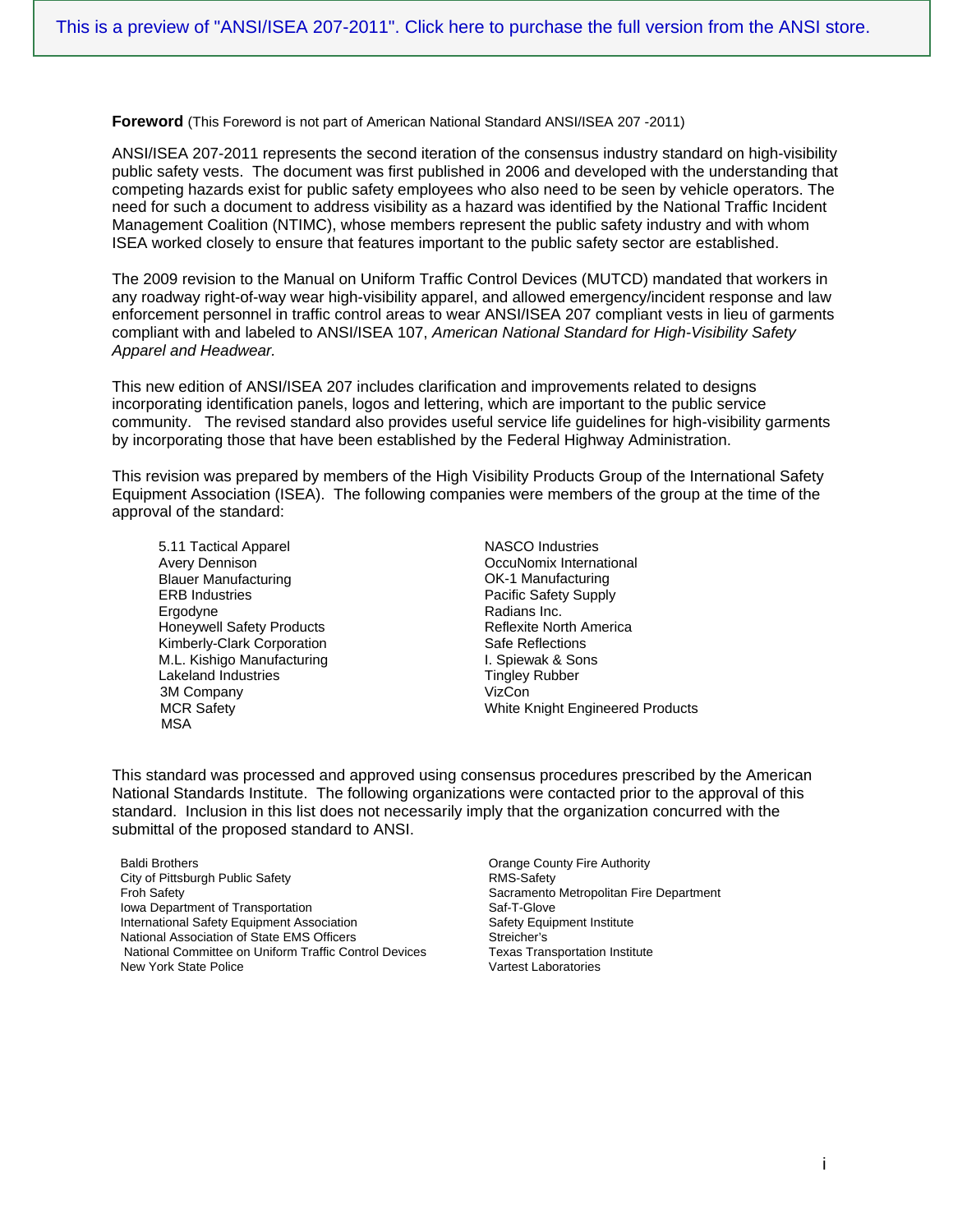## **Table of Contents**

**SECTION** 

### PAGE

|    | 1.          |     |                                                                                   |  |
|----|-------------|-----|-----------------------------------------------------------------------------------|--|
|    | 2           |     |                                                                                   |  |
|    | 3.          |     |                                                                                   |  |
|    | 4.          |     |                                                                                   |  |
|    | 5.          |     |                                                                                   |  |
|    |             | 5.1 |                                                                                   |  |
|    |             | 5.2 |                                                                                   |  |
|    |             | 5.3 |                                                                                   |  |
| 6. |             |     |                                                                                   |  |
|    |             | 6.1 |                                                                                   |  |
|    |             | 6.2 |                                                                                   |  |
|    |             | 6.3 |                                                                                   |  |
|    |             | 6.4 |                                                                                   |  |
| 7. |             |     | Requirements for Background and Combined Performance Retroreflective Materials 4  |  |
|    |             | 7.1 |                                                                                   |  |
|    |             | 7.2 |                                                                                   |  |
|    |             | 7.3 |                                                                                   |  |
|    |             | 7.4 |                                                                                   |  |
| 8. |             |     | Photometric and Physical Performance Requirements for Retroreflective Materials 6 |  |
|    |             | 8.1 | Retroreflective Performance Requirements Prior to Test Exposure  6                |  |
|    |             | 8.2 | Retroreflective Performance Requirements After Test Exposure  6                   |  |
| 9. |             |     |                                                                                   |  |
|    |             | 9.1 |                                                                                   |  |
|    |             | 9.2 |                                                                                   |  |
|    |             | 9.3 | Method for Determination of Retroreflective Photometric Performance               |  |
|    |             | 9.4 |                                                                                   |  |
|    |             |     |                                                                                   |  |
|    | 11. Marking |     |                                                                                   |  |
|    |             |     |                                                                                   |  |
|    |             |     |                                                                                   |  |
|    |             |     |                                                                                   |  |
|    |             |     |                                                                                   |  |
|    |             |     |                                                                                   |  |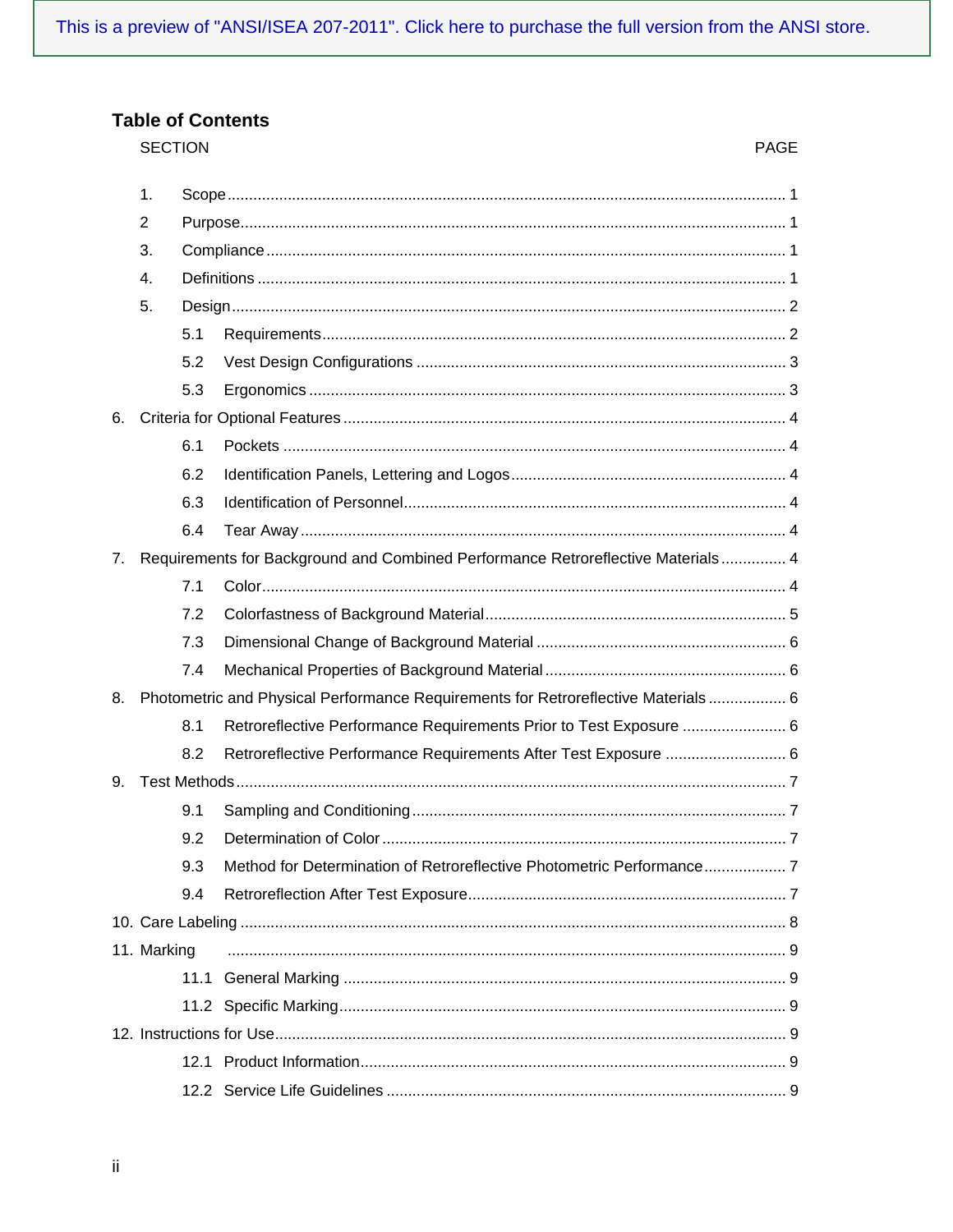[This is a preview of "ANSI/ISEA 207-2011". Click here to purchase the full version from the ANSI store.](https://webstore.ansi.org/Standards/ISEA/ANSIISEA2072011?source=preview)

### **Table of Contents (continued)**

SECTION PAGE

### APPENDICES

|     | Appendix A. Method of Measuring Wet Performance of Retroreflective Materials A-1 |  |
|-----|----------------------------------------------------------------------------------|--|
| A1. |                                                                                  |  |
| A2. |                                                                                  |  |
|     |                                                                                  |  |
|     |                                                                                  |  |
|     |                                                                                  |  |
|     |                                                                                  |  |
| C2  | ANSI/ISEA 207-2011 Combined Performance Retroreflective Material A-9             |  |
| C3. |                                                                                  |  |
|     |                                                                                  |  |
|     |                                                                                  |  |
|     |                                                                                  |  |

|--|